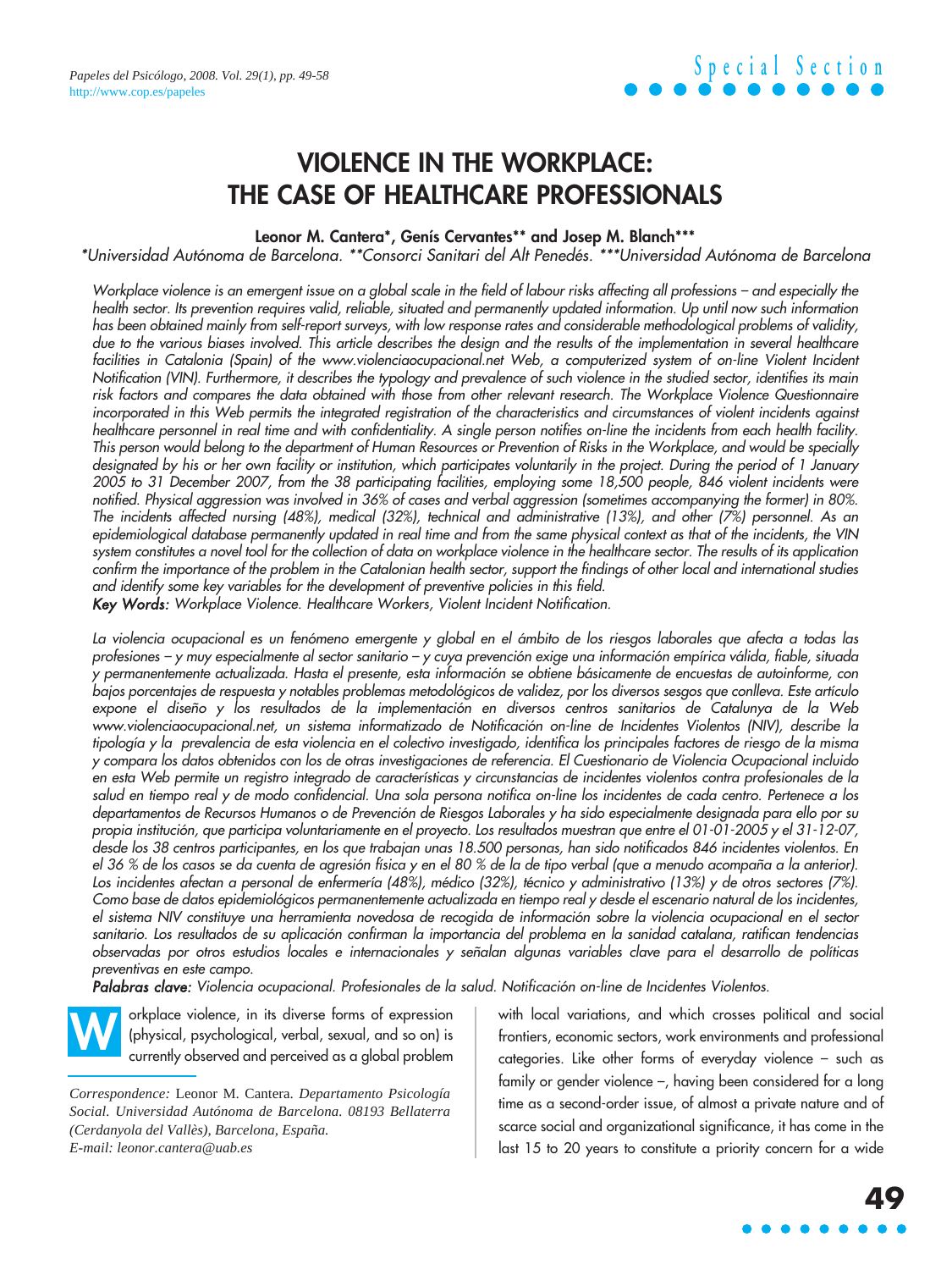range of international bodies interested in the quality of life and human welfare, so that it is presented as an important factor of psychosocial risk in the workplace, as a problem of human rights and as a socially pressing and economically relevant matter that concerns not only people's wellbeing, but also the health of the work environment itself, the effectiveness and efficiency of organizations and the quality of the services they provide (ILO/ ICN/ WHO/ PSI, 2002, Paoli & Merlie, 2001, Parent-Thirion et al., 2007, Weiler, 2006 a. b). According to the research by Di Martino (2003), the most important direct costs of workplace violence would include absenteeism, rotation and quitting, while among the indirect costs would be reduction in job motivation and commitment, in work performance and in competitiveness of the organization.

Emerging from within the framework of research on workplace violence (also referred to as violence in the workplace, violence at work, and so on) (Chapel & Di Martino, 2000, Di Martino et al., 2003, Einarsen et al., 2003) are studies that focus specifically on workplace violence against healthcare professionals – or healthcare workplace violence. A notable contribution to raising the profile of the problem in this sector – where indeed it is at its most serious – was made by the Framework Guidelines for Addressing Workplace Violence in the Health Sector, which were published jointly in 2002 by the International Labour Organization (ILO), the International Council of Nurses (ICN), the World Health Organization (WHO) and Public Services International (PSI). That document is based on the assertion that workplace violence in the healthcare sector, rather than being a mere individual and isolated matter concerning its victims, actually constitutes a structural and strategic challenge that affects the entire health system throughout the world (ILO/ ICN/ WHO/ PSI, 2002).

Although we cannot yet speak of an operational definition of the healthcare workplace violence construct that is universally agreed upon and accepted, in recent years various international bodies involved in the promotion of health, in the improvement of living and working conditions and in the prevention of risks at work, as well as institutions that oversee the social conditions of professional practice, have been making substantial efforts to formulate such a definition. Combining elements from diverse proposals (Krug, 2002, OSHA, 2004, Parent-Thirion et al., 2007, Di Martino, Hoel, & Cooper, 2003 Gerberich, 2004, Rumsey, 2007, ICN, 2007), healthcare workplace violence can be defined as an incident (isolated or repeated) involving hostile behaviour (generally verbal; sometimes physical) aimed by one or several persons (patients, their relatives or those accompanying them) toward personnel attending them in the context of a healthcare organization, in circumstances related to their work, and which threatens the safety, well-being or health of the personnel, taking into account three dimensions: somatic, psychological and social. The scene of such violence can be any space (permanent or temporary) in which such personnel carry out their professional tasks, and any form of healthcare facility – regardless of size, location or type of activity – , including all kinds of hospitals and clinics, social-health centres, rehabilitation and long-term care units, GPs' or other health professionals' surgeries, outpatient or home-care services, and patients' or professionals' private homes, as well as outdoor or indoor contexts of buildings used by health personnel (car parks, access roads or paths, corridors, waiting rooms, stairways, lifts, private or official vehicles, etc.). The violence can be manifested in a variety of ways, depending on the people, cultures, organizations and types of relationship involved. In face-to-face interactions the violence can be: (a) physical, or by means of bodily force (single blows, pushing, slapping, kicking, biting, hair-pulling, beatings, punches, shooting, etc.), which produces somatic, sexual or psychological harm, or (b) psychological, in the form of verbal abuse (threats, insults, injury, etc.), intimidation, harassment, invasion of personal space, and so on. Communications technologies provide further means of psychological violence via phones, fax, e-mail, texting and the like.

The basic agreement on a definition represents merely the first of a series of urgent and necessary steps that can lead to the qualitative leap from a situation in which there is a substantial amount of recent empirical information on the topic to one in which there is high-quality production in the form of generalizable empirical conclusions and both cross-sectional and longitudinal comparisons of the results of different studies. These are key requirements for the assessment of needs and the identification of trends, as well as for the design and assessment of preventive programmes (Di Martino, 2002 a, Magin, 2005, Ferns, 2006, Agervold, 2007, Maguire, 2007, Rumsey, 2007). Up to now, the empirical information on the problem, though extensive, is heterogeneous, fragmentary and scattered. This circumstance can be explained by the diversity of contexts, situations, phenomena and processes studied, as well as by the lack of a universally-shared set of tools that would include a basic common glossary and generally-accepted criteria in relation to the categorization of dimensions and indicators, to crucial variables and to a precise road map for the procedures, instruments and data-collection techniques applicable to the field of workplace violence.

Indeed, scientific production on workplace violence involves the use of terms as diverse and heterogeneous as violence, aggression, abuse, injury, threat, assault, intimidation,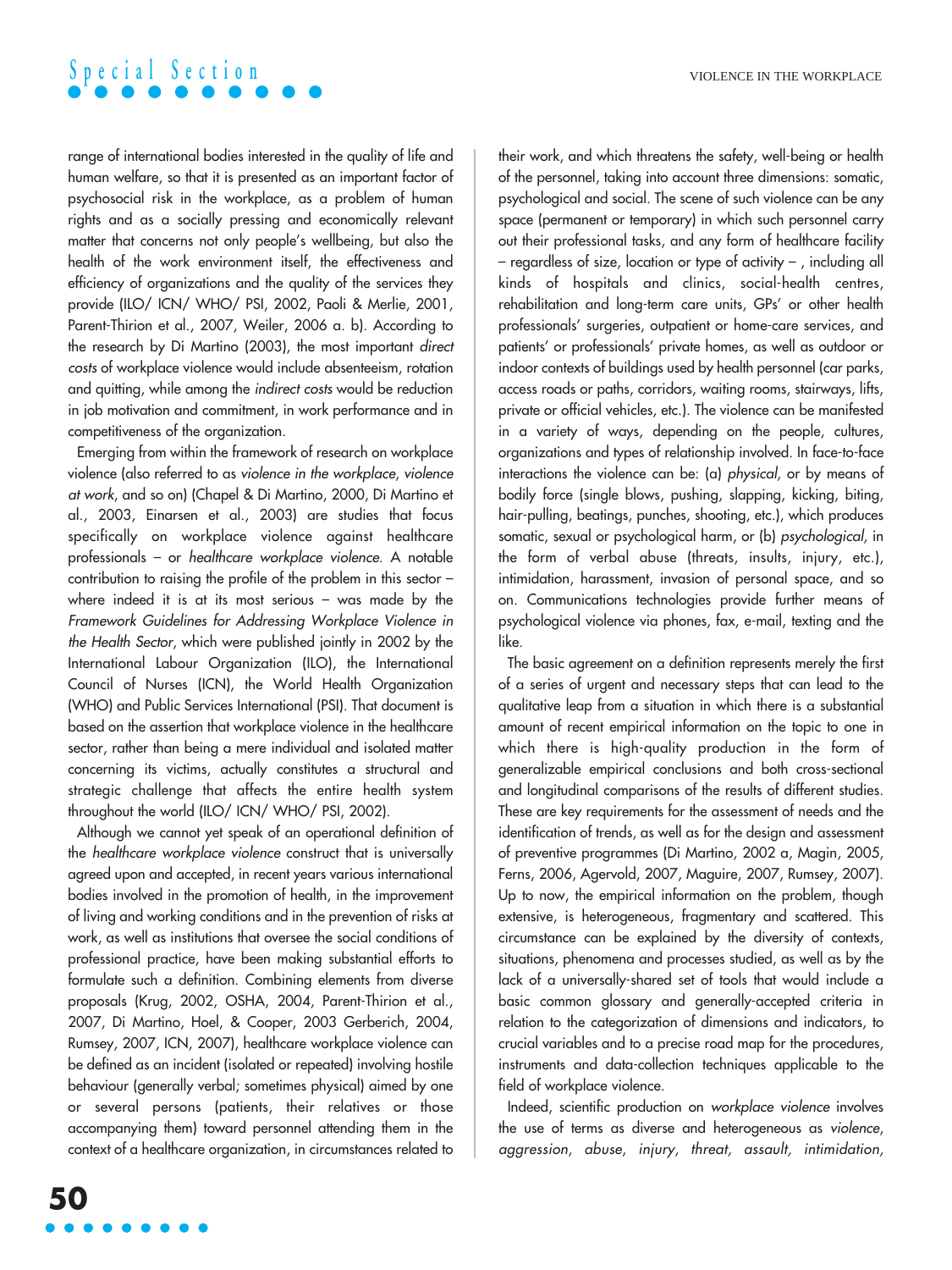**TABLE 1**

**EFFECTS OF WORKPLACE VIOLENCE**

harassment, bullying, mobbing, battering or victimizing, and includes work ranging from the study of any type of violent incident in general (Benveniste, 2005, Farell, 2006) to those which distinguish as many as 14 different categories of workplace aggression and violence (Ryan & Maguire, 2006); in between, it covers research based on dichotomic classifications (Benveniste, 2005, Krug, 2002, Di Martino, 2003) and that with three (Rumsey, 2007, Parent-Thirion, 2007), four (Kwok, 2006), COMB, 2004 a b) or five categories (Magin, 2005, Rumsey, 2007). Occasionally, different "seriousness levels" of types of violence are mixed in the same study (Magin, 2005). Furthermore, US literature that involves the specific category of homicide customarily uses the sub-distinction "fatal/non fatal injuries" (Gerberich, 2004). As regards the operationalization of variables such as the time period considered for the recording of violent incidents, the range covered by different reports is extensive, stretching from, at one end of the scale, "in the last week" to, at the other, "at some time in your working life". Datacollection techniques include self-report surveys (face-to-face, by telephone, by post or by e-mail), semi-structured interviews and documentation provided by public bodies in the work, social, health, judicial or police contexts, or by private institutions related to the processing of insurance policies. In self-report surveys (whose response percentages vary wildly) there tends to be over-representation of people more sensitized to the problem, whilst documentary sources give exaggerated importance to "physical" violence.

In the midst of so much confusion, the body of epidemiological information currently available on healthcare workplace violence provides certain accumulated evidence that has come to form part of the premises of all research on the topic (AMA, 1995, ANA, 2002, ILO/ ICN/ WHO/ PSI, 2002, Di Martino, 2002b, Di Martino et al., 2003, WHO, 2003, Gerberich, 2004, COMB, 2004 a, OSHA, 2004, Schopper et al., 2006, Rumsey, 2007, ICN, 2007), and which is organized around some key premises: (a) It constitutes an emerging problem on a global scale; (b) It has serious effects on victims, on organizations, on the health system and on people's quality of life (see Table 1); (c) The types of health service most exposed to the risk of violent incidents are psychiatry, hospital casualty or emergency services, and ambulances; (d) The patients most likely to behave violently towards healthcare professionals are those with psychiatric pathology or with problems derived from the abuse of alcohol or other drugs; (e) The psychological dimensions of workplace violence, though serious, have traditionally been minimized; (f) The "reasons" usually cited for such violence relate to information, treatment (manner), waiting time and service received; (g) Risk factors for the occurrence of

| <b>Dimensions</b> | <b>Processes</b>                       | <b>Indicators</b>                                                                                                                                                                                                                                                                                                                                                                                                                                                                                                                                                                                                                                                                                                                                                                                                                                                                     |
|-------------------|----------------------------------------|---------------------------------------------------------------------------------------------------------------------------------------------------------------------------------------------------------------------------------------------------------------------------------------------------------------------------------------------------------------------------------------------------------------------------------------------------------------------------------------------------------------------------------------------------------------------------------------------------------------------------------------------------------------------------------------------------------------------------------------------------------------------------------------------------------------------------------------------------------------------------------------|
| Organization      | Significant<br>decrease                | - Number of hours worked<br>- Quantity and quality of services provided<br>- Quality of life at work and social climate<br>- Institutional image<br>- Organizational productivity, efficiency,<br>competitiveness and excellence                                                                                                                                                                                                                                                                                                                                                                                                                                                                                                                                                                                                                                                      |
|                   | Significant<br>increase                | - Costs of health services, due to the<br>adoption of strategies of defensive<br>medicine, which generally translates into<br>an increase in requests for unnecessary<br>complementary tests, systematic referral to<br>hospital emergency services or specialists,<br>a tendency for rapid, superficial visits with<br>little commitment, unjustified prescription<br>of drugs, automatic authorization of the<br>use of ambulances and the extension of<br>leave from work at the simple request of<br>demanding patients perceived as<br>dangerous<br>- Dissatisfaction of users, clients and<br>professionals<br>- Negative professional-patient social<br>interactions.<br>- Tension and conflict at work                                                                                                                                                                        |
| Person            | Significant<br>decrease                | - Job motivation<br>- Commitment to the organization<br>- Professional self-esteem<br>- Job performance<br>- Empathy in the healthcare relationship<br>- Disposition to treat or deal with potentially<br>conflictive patients<br>- Duration of certain medical visits                                                                                                                                                                                                                                                                                                                                                                                                                                                                                                                                                                                                                |
|                   | Significant<br>Increase in<br>symptoms | - Physiological (gastrointestinal and<br>respiratory dysfunctions, insomnia,<br>headaches, fatigue, etc.)<br>- Emotional (unease, dissatisfaction, anxiety,<br>stress, irritability, feelings of insecurity,<br>helplessness, impotence, frustration, fear,<br>guilt, shame, distrust, depression, etc.)<br>- Cognitive (perplexity, confusion, perceived<br>injustice, professional pessimism,<br>difficulties of attention, memory,<br>concentration, planning and performance<br>of tasks, etc.)<br>- Behavioural (attitudes of absenteeism,<br>tendency to take sick leave, lateness,<br>requests for leave, transfer, shift changes,<br>unpaid leave, job change or early<br>retirement, desire to leave the<br>organization, the job or the profession,<br>recourse to psychoactive drugs, etc.)<br>- Psychosocial (withdrawal, poor<br>communication, depersonalized treatment |

# **51**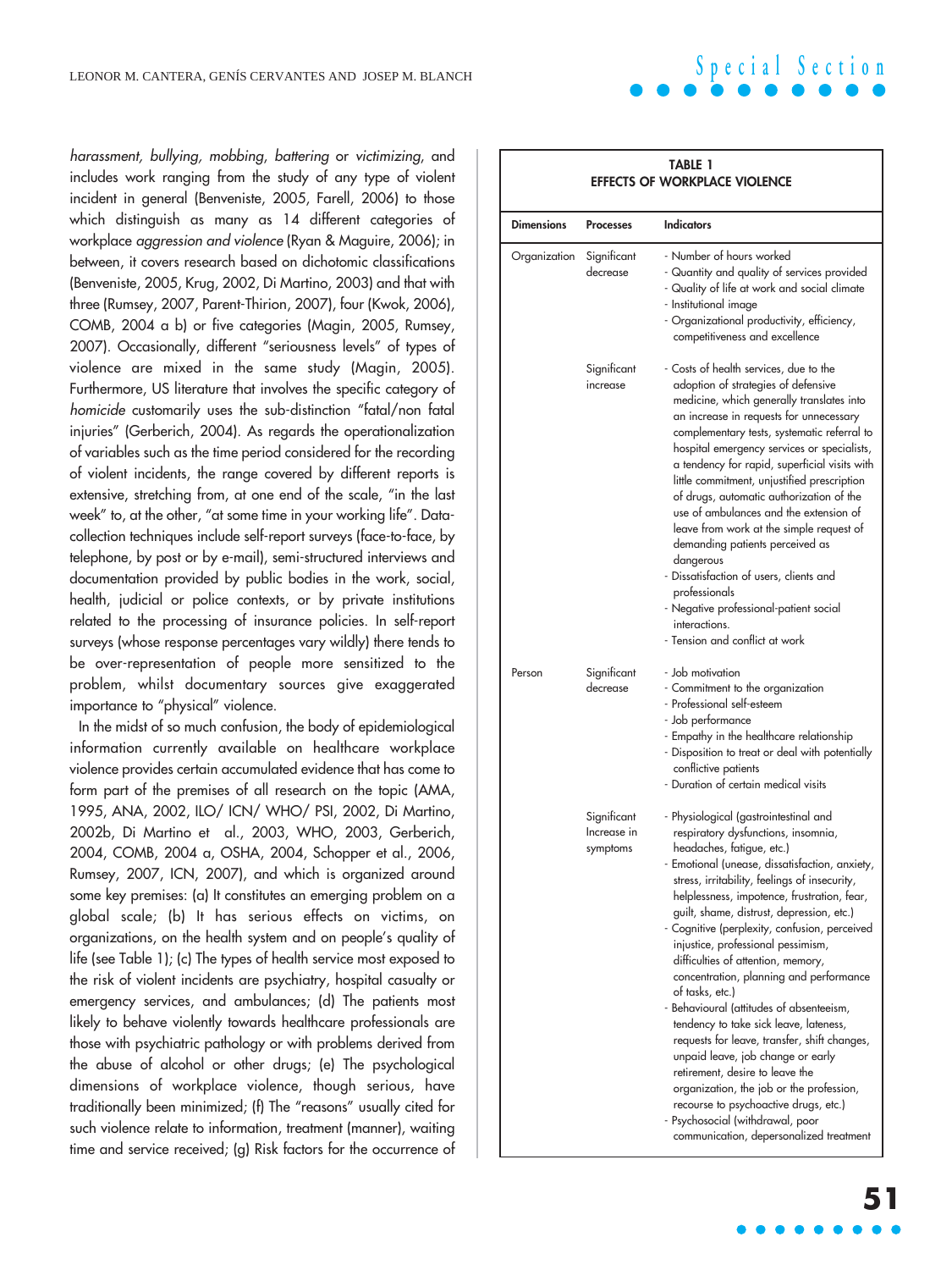violent incidents are related to the structure and behaviour of the organization, to the dynamic of the social-work context and to individual predispositional factors (see Table 2); (h) Prevention of the problem requires a combination of tactical measures and strategic plans based on improved knowledge of the risk factors and on preventive programmes emerging from such knowledge (see Table 3).

With regard to the prevention of what it refers to as an epidemic, the joint programme on healthcare workplace violence proposed by the ILO/ ICN/ WHO/ PSI (2002) lists a series of general rights and responsibilities of the different agents involved in this issue. It is the duty of (a) Administrative

### **TABLE 2 RISK FACTORS FOR WORKPLACE VIOLENCE**

- Structure of the organization. Highly rigid (bureaucratized or authoritarian), highly flexible (unstable, precarious, unpredictable), lacking coherent policies and rules, with ineffective or defective circuits and channels of information, with insufficient, ambiguous informative content, excessively delayed, etc.
- Organizational behaviour. Arbitrary or authoritarian management, favouritism or discriminatory treatment, etc.
- Labour and sociocultural context. Stressful working conditions and climate, overcrowding (in emergency rooms, outpatient depts., etc.), long waiting times, high cultural value on individualism, instrumental violence and aggressive models of behaviour ("unless you are aggressive you don't get proper attention"), etc.

- Individual "predispositional" factors. Risk profiles (patients with violent history, psychiatric, alcoholic, drug-dependent patients, etc.).

#### **TABLE 3 ELEMENTS OF PREVENTION OF WORKPLACE VIOLENCE**

| Level          | Proposals                                                                                                                                                                                                                                                                                                                                                                                                                                                                                                                                                                                   |
|----------------|---------------------------------------------------------------------------------------------------------------------------------------------------------------------------------------------------------------------------------------------------------------------------------------------------------------------------------------------------------------------------------------------------------------------------------------------------------------------------------------------------------------------------------------------------------------------------------------------|
| Personal       | - Sensitization<br>- Information<br>- Training<br>- Expertise                                                                                                                                                                                                                                                                                                                                                                                                                                                                                                                               |
| Organizational | - Reinforcement of security measures/personnel<br>- Redesign of the organization, of the physical space in<br>which attention is provided, and of access and exit<br>routes from treatment/attention rooms, and changes in<br>management culture and style and in the quantity and<br>quality of information given to service users<br>- Creation of workplace violence observatories<br>- Measures for early detection, crisis intervention,<br>palliative treatment and, above all, primary prevention.<br>- Optimization of communication systems<br>- Anti-violence behaviour protocols |
| Social         | - Development and updating of an adequate legal<br>framework that functions as a preventive factor of a<br>dissuasive nature<br>- Promotion of cultural values such as good citizenship                                                                                                                                                                                                                                                                                                                                                                                                     |

authorities to request the collation of information and statistical data on the extent, the causes and the consequences of workplace violence, (b) Employers to systematically assess the incidence of workplace violence and the factors that can lead to or generate such violence, (c) Workers to report incidents, even those of apparently little importance, (d) Professional bodies to perfect data-compilation procedures on incidents of healthcare workplace violence and to promote the compilation of such data, (e) the Community in general to contribute to the creation of an information and knowledge network in this sector, and (f) Organizations to set up health and safety committees or teams, which receive reports on violent incidents, carry out studies of such violence, and respond with recommendations for corrective strategies.

With these proposals in mind, the general aim of the present work consists in presenting the design and results of the implementation, at various health facilities in Catalonia, of the www.violenciaocupacional.net web, which permits online Violent Incident Notification (VIN). This will permit, moreover, the description of the typology and prevalence of this violence in the sector in question, identification of the main risk factors for it, and comparison of the data obtained with those from other relevant research.

### **METHOD**

### Procedure

On the initiative of the Health Section of the Catalonian Society for Workplace Safety and Medicine (Sociedad Catalana de Seguridad y Medicina del Trabajo), a research group on workplace violence in the healthcare sector participated in the mobilization of institutions, professional medical associations, scientific societies and other professional associations in the health sector concerned about the prevention of this problem. With the help of a grant from the Fundación Prevent, the XIII Conference on the Prevention of Workplace Risks in the Healthcare Sector, held in May 2006 at the Alt Penedès Health Board (Consorci Sanitari de l'Alt Penedès), saw the launch of the www.violenciaocupacional.net web, restricted access to which was given to representatives of a group of hospitals, clinics and other healthcare facilities in Catalonia to which Violence Prevention Commissions (COPREVI) had previously been sent, and which had decided to participate, voluntarily and without remuneration, in the research. This Web functions as a means of integrated notification and recording of incidents in real time and in confidential fashion, thanks to the online Violent Incident Notification (VIN) facility it offers. Each participating facility assigns to a person (generally from the department of Human Resources or Prevention of Risks in the Workplace) the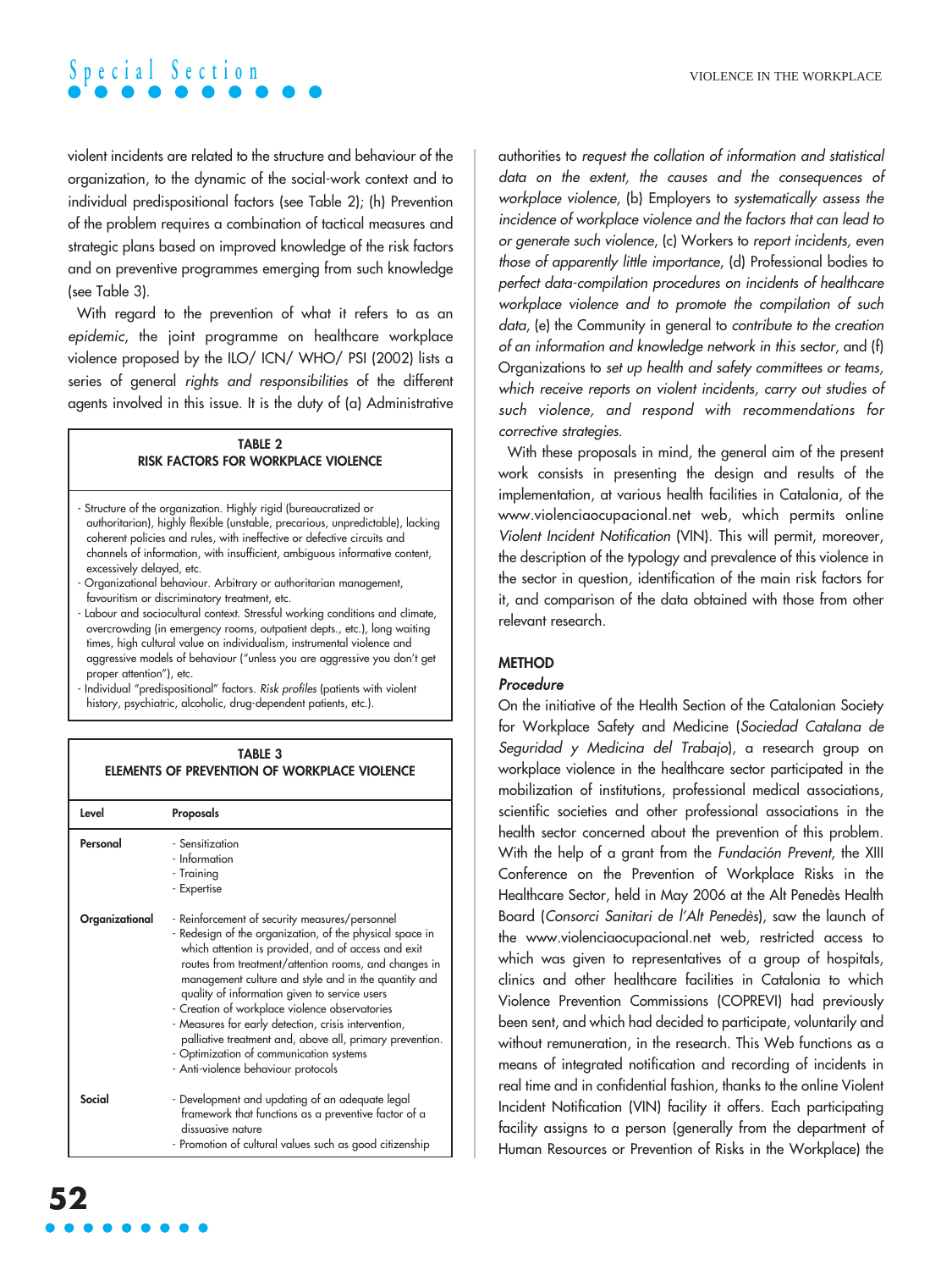responsibility for reporting violent incidents occurring in their organization. Regardless of the date of their effective incorporation into the network, this person is required to report, as far as possible, all the cases recorded at his or her facility from 1 January 2005 until the date of notification, following the instructions of a questionnaire accessed through the Web itself. In order to register with the system a username and password have been provided (which can later be changed, in accordance with Spain's Data Protection laws). After reading and accepting a confidentiality clause, this person inputs his or her personal data and name and the census detail of the institution or facility. Finally, the Web administration, after carrying out the necessary verifications, activates the notification facility. Reports data are processed statistically by means of the SPSS 14.0 program.

#### **Instrument**

The basic data-collection tool is the questionnaire incorporated in the web page. The first step in its construction was a selection of items with criteria of representativeness and relevance based on a review of the literature, taking as basic references AMA, 1995, ANA, 2002, ILO/ ICN/ WHO/ PSI, 2002, Di Martino, 2002b, Di Martino et al., 2003, WHO, 2003, Gerberich, 2004, COMB, 2004 a b, and Magin et al., 2005. Also taken into account were relevant contributions from members of the Official Medical College of Barcelona (Col.legi Oficial de Metges de Barcelona, COMB). A model of presentation of questions originally applied in self-report surveys was adapted to the requirements of a questionnaire accessible via a website, which must be filled out online by a single person from each facility, reporting on violent incidents occurring to other persons in their facility. The draft questionnaire was revised twice by an interdisciplinary commission (from medicine, nursing and psychology) of experts in workplace violence who, not having been directly involved in its construction, performed the function of "judges". Item format on the VIN questionnaire was based on the multiple-choice model, except for certain specific questions (referring to the person's sex, job, shift, etc.). For example, in the category "verbal aggression", one or more options can be chosen from a list including "insult", "verbal threat" and "verbal intimidation". The same applies to questions such as that relating to the circumstances giving rise to the incident, which also offers different options (information, attention, treatment (manner), waiting time, medical discharge). The questionnaire includes a series of closed items related basically (a) to demographic and employment data of the victim, to the demographic profile of the aggressor, including relevant antecedents and other relevant characteristics, and to the type of relationship between the

aggressor and the victim, (b) to the scene of the violent incident (facility, service, place, shift, etc.), and (c) to the process of the incident, including the types of violence involved (physical, verbal, etc.), to the circumstances giving rise to the incident (information, attention, treatment (manner), waiting time, medical discharge, etc.), to the way the incident was managed (initially and subsequently), and to its effects (physical, mental, work-related) on the victim.

#### Sample

The population of reference is all personnel working within the Catalonian Health Service, which serves the approximately 7.5 million people with the CAT-SALUT healthcare card, within a mixed health model that integrates in a single public network all healthcare resources, be they publicly or privately owned.

For the present study we used the sample of convenience made up of all personnel employed in the 38 healthcare facilities which, voluntarily and without remuneration, joined the Web, and from which data have been provided on violent workplace incidents occurring between 1 January 2005 and 31 December 2007, via the www.violenciaocupacional.net web. The majority of these facilities form part of the XHUP (Xarxa Hospitalària d'Utilització Pública) network and are a heterogeneous group ranging from hospitals to social-health centres and primary care units. Some 18,500 people are employed in these facilities, of whom about three-quarters are women and a similar proportion have permanent employment contracts, a fifth are medical personnel and over half work in the nursing sector, while the rest are employed in administration and other services.

#### **RESULTS**

In the period between 1 January 2005 and 31 December 2007 a total of 846 violent incidents were reported. Of these violent acts, 75% were against female personnel, which indeed make up three-quarters of the total staff at the facilities studied. Of the aggressors, 64% were men. The majority of those committing the violence (73%) are patients, 20% are relatives and 7% are people accompanying the patient. A third of the aggressors have a previous record of this type of violence, and in almost a third of cases of violence there are psychologically propitious circumstances (psychiatric pathology, drug addiction or alcoholism).

As far as time of occurrence is concerned, 51% of aggressions took place during morning shifts, 31% in the afternoon/evening, and 18% at night. Emergency units were the scene of 29% of the incidents, whilst 22% took place in hospital wards, 19% in surgeries or consulting rooms, 6% in admissions, 5% in corridors and the rest in miscellaneous locations.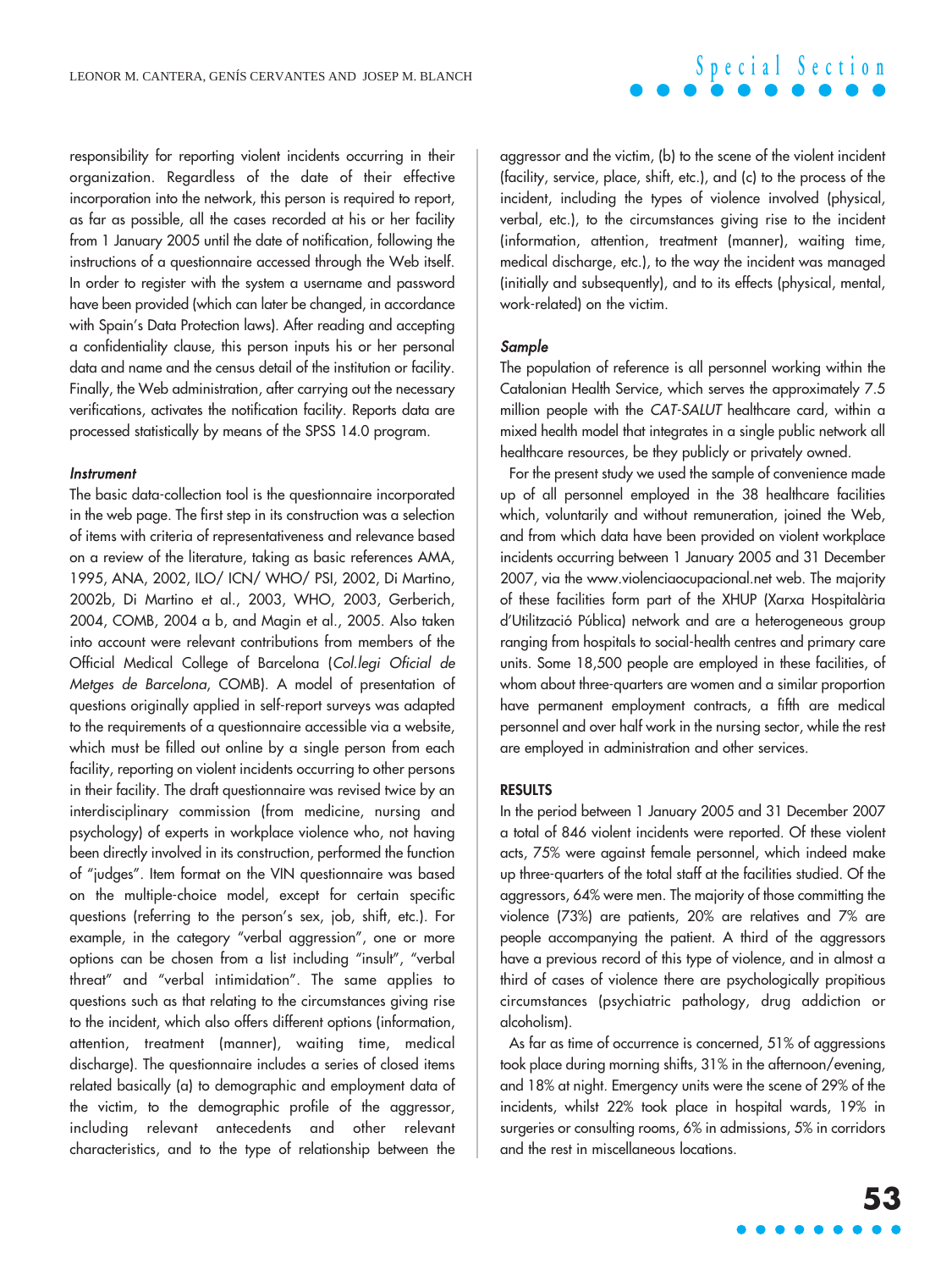By professional sector, the reported incidents affected nursing (48%), medical (32%), and technical and administrative staff (13%), and those working in other sectors (7%).

In 36% of cases the violence was physical, in 80% it was verbal and in 15% it took other forms, such as threatening behaviour and invasion of personal space. In over half of the physical violence cases it was accompanied by verbal violence. The principal forms of physical violence reported are blows and pushing. In 6% of cases some kind of weapon was used, which in half of the cases was a heavy object, in a quarter of them was a sharp object, and in a few, a firearm. Thirty-nine percent of the acts of verbal violence consisted of insults, 32% of verbal intimidation and 29% of threats.

Premeditated hostile behaviour appears in only 5% of reported cases. Among the "reasons" most commonly cited in notifications as triggering the violent episode are a supposed lack of quality or quantity of the information received (26%) or the attention provided (23%), frustration over waiting times (15%), undesired medical discharge (14%) and the manner in which the patient is treated (10%).

From the majority of reported cases it can be inferred that health service personnel are somewhat ill-prepared to handle potentially conflictive situations involving some risk of violent incidents. In almost half of notified cases there was some kind of immediate intervention during the incident (by coworkers or by the security services of the facility itself). Police intervened in 7% of the cases. In 67% of cases there was no post-incident intervention, and in another 17% the inquiry is still in progress. Six percent of incidents have led to judicial processes, with extra-judicial actions in the rest of cases. Three percent of the violent acts caused serious physical injury and 13% caused slight injuries. In 22% of cases the victim reported some kind of psychological repercussion. Three percent of incidents led to sick leave in the employee, and in another 3% of cases the working day was interrupted for physical (2%) or psychological (1%) reasons. Practically none of the victims rate the incident as a positive or enriching experience for them from the professional point of view. On the contrary, the majority feel that it will have a negative effect on the way they do their job, whilst a minority consider that the incident will have no significant repercussions in their work.

### **DISCUSSION**

Compared to the self-report survey – the instrument most commonly used in the investigation of workplace violence –, the online system of notification of violent incidents (VIN) is innovative, and works partly as a corrective and partly as a complement for the traditional system, which is hampered by a

**54**

lack of validity imputable to three factors: the normally low percentage of responses, self-report bias, and the potential combined effect of these two. Self-report bias leads, in the field of organizational behaviour, to what Coyne et al. (2003) refer to as an "excess of subjectivity", which induces people to overreport behaviours perceived as socially appropriate and desirable and to under-report those perceived as the opposite (Donaldson & Grant-Vallone, 2002). The combination of a low response percentage for surveys and the self-report bias may mean that surveys actually returned tend to over-represent those who are most sensitized to the issue or most affected by it, and therefore with most propensity to take on the responsibility of reporting about an issue that concerns and interests them, contributing information with which it is attempted to "confirm" the hypotheses that supposedly guide research. This combination of response biases detracts from the representativeness of the sample due to a self-selection bias, through which those most sensitized to the research issue would be over-represented. With the VIN we cannot speak of response percentage, since the system records all the information provided by each facility. In this regard, Cowie et al. (2002) distinguish a dual "perspective" in research on bullying: "internal" (characteristic of self-report techniques) and "external" (observational), which these authors consider to be of better methodological quality. The VIN provides information collected by professional observers, generally experts in human resources and in workplace risks. Counter to these advantages, the VIN has the disadvantage of volunteer bias, giving rise to both pragmatic and methodological limitations: on the one hand, voluntary notification of violent incidents may mean that, in some organizational contexts, "notification" takes place always and only when the work of the professional responsible allows, which would lead to a deficit in the quantity, quality and punctuality of the notifications; and on the other, given the very ethic and logic of the process (voluntary participation of persons and facilities sensitized to the problem and committed to the cause of prevention of healthcare workplace violence), no control by healthcare facilities has been carried out that would allow verification that the quantity and quality of the information provided by the VIN system matches the reality of (all) the workplace violence "events" that have actually occurred at the facility in the studied period. Such controls tend to be carried out in mega-surveys, but only exceptionally in the rest of studies.

As far as the data obtained are concerned, the discussion focuses principally on two points: on the one hand, the comparison of the frequencies and distribution of the violent incidents according to types of violence, professional sectors involved and circumstances of risk of occurrence of incidents;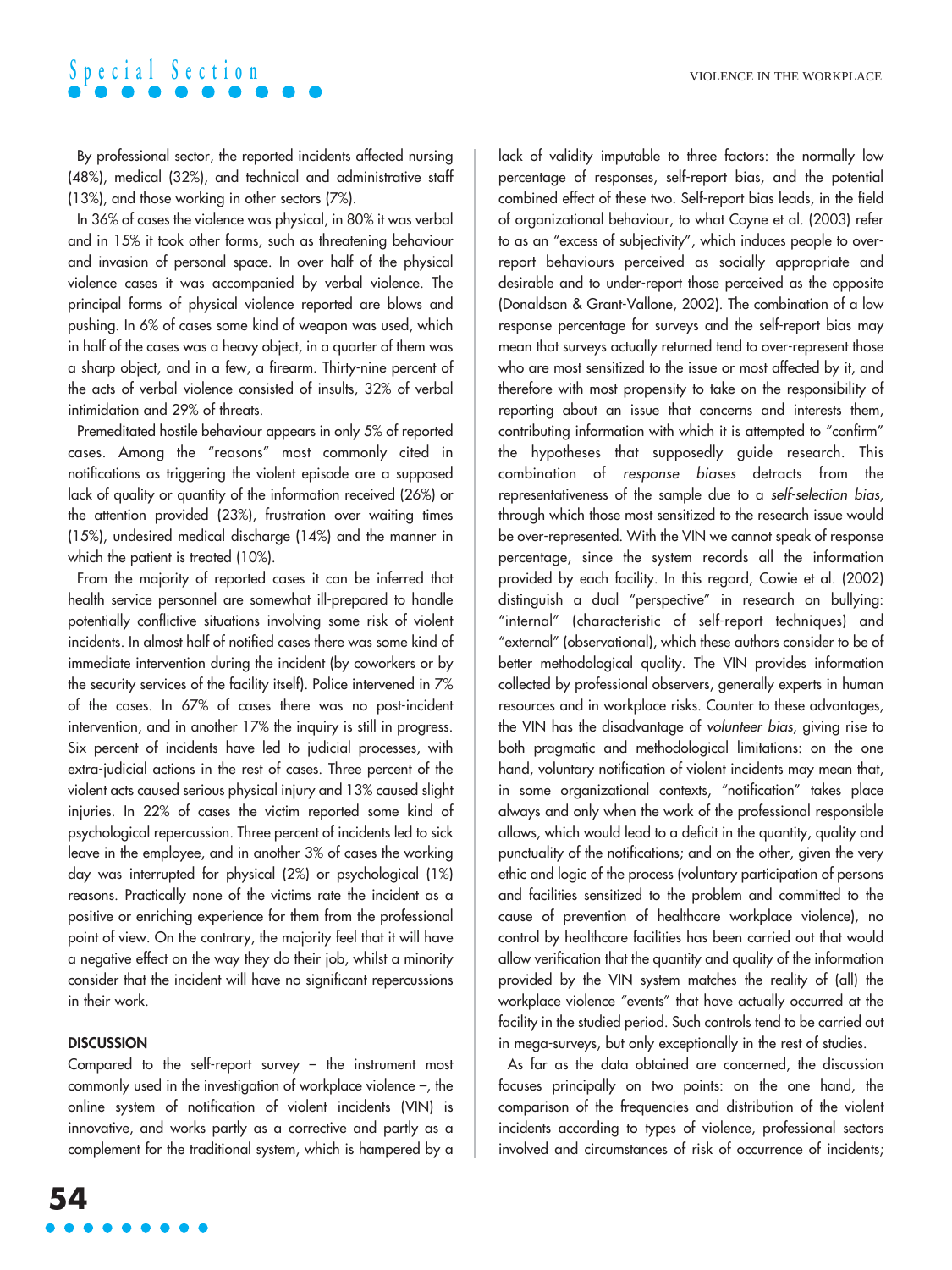and on the other, the implications of the information generated. The 846 violent incidents registered via the VIN system indicate that more than 4.5% of the 18,500 professionals employed at the health facilities in the area studied had been direct victims of violence at work over the previous three years. Even though this figure of 4.5% is in the lower range of what is considered statistically normal in the majority of published studies on healthcare workplace violence – in which double-digit percentages are common – it still constitutes an alarm signal for a significant workplace risk factor for health professionals. In this regard, it is relevant to highlight the degree of dispersion of percentages of prevalence of the problem across the different studies, which reflect the wide variation not only of the sociocultural, organizational and professional variables considered, but also of the research designs applied, all of which makes direct comparisons problematic. Such variation with regard to percentages of prevalence also appears, for example, in the specific sub-field of mobbing, where the range extends from the 3.5% of a sample of Swedish employees (Leyman, 1996) to the 71% of a study with public sector employees in the United Kingdom (Cortina et al., 2001), whilst another sample from the British National Health Service yields a figure of 40% (Therani, 2004).

The study with most similarity to the present work is that published by the COMB (2004 a), based on an e-mail survey of a stratified random sample of 1500 medical professionals with effective responses from 377 (25%), of whom 33.4% declared that, over the course of their professional life, they had personally "experienced a situation of violence in their workplace", whilst another 25.7% reported having "witnessed" such a situation of violence. Some authors – such as Leyman (1996), who did not hesitate to extrapolate to the working life of the entire employed population of Sweden what he observed in a sample of convenience for a period of 15 months, or Davenport et al. (2002), who extrapolated to the working population of the United States what Leyman speculated must be occurring in Sweden – would perhaps suggest some calculation to propose that 4.5% in three years is equivalent to around 30% in 20 years, which would appear to confer some similarity on the data from the two studies. However, from a theoretical and methodological point of view, such extrapolations are nothing short of arbitrary and gratuitous.

The relatively "low percentage of prevalence" of workplace violence notified by means of the VIN system in "comparison" with those from reports based on self-report surveys may actually be attributed to the different data-gathering procedure and, above all, to the different type of information source: selfreport surveys provide percentages of incidents "declared" by

persons who have opted to respond to the survey, whilst the VIN registers incidents "notified" by expert personnel handling only the information that has reached certain central organs of the institution or facility. According to Senuzun (2005), only 16.5% of violent incidents "declared" in a survey of emergency service nurses at four hospitals in Turkey had been "notified" officially to other authorities (hospital or police/judicial authorities). Similar findings emerge from other studies, according to which only some of the incidents involving physical violence are reported, and an insignificant portion of those involving psychological violence: higher authorities of the organization were not notified of 70% of violent incidents registered with the emergency services at a series of Australian hospitals (Lineham, 2000); the same occurred for 82% cases of verbal abuse on nurses at hospitals in Hong Kong (Kwok et al., 2006), and for 64% of "physical assaults" on healthcare personnel working in the emergency department at 5 hospitals in the region of Cincinnati (USA) (Gates et al., 2006). In summary, all the indications are that information on the majority of violent incidents affecting healthcare staff in their workplace goes no further than the victim's closest social circles. Hence the insistent recommendations, in the "Guidelines" issued by diverse international bodies (ILO et al., 2002, ICN, 2007, Rumsey, 2007), that health personnel make official notification of violent incidents, and that healthcare organizations in particular and a range of public institutions in general take note, and adopt the necessary and appropriate preventive measures.

Considering the distribution of violent incidents "notified" via the VIN system according to the main categories of workplace violence established, we can observe that 36% of cases involve physical violence and 80% involve verbal violence (sometimes accompanying the physical violence). These data are, in general, in line with those contributed by other research. Table 4 presents data on these two types of "declared" workplace violence in studies that have applied self-report questionnaires and diverse models of research design.

The information provided by the VIN system makes it possible to draw a meaningful outline of workplace violence in the Catalonian health sector, compare it with those from other professional contexts and fields and identify key variables for the development of preventive policies. The 846 cases of violent incidents occurring in a population of 18,500 professionals employed in health facilities indicate that at least 4.5% of these people have been victims of violence at their places of work in the last two years. A third of reported cases refer to physical violence, and four out of five to psychological violence. The latter leaves few visible signs in the short term,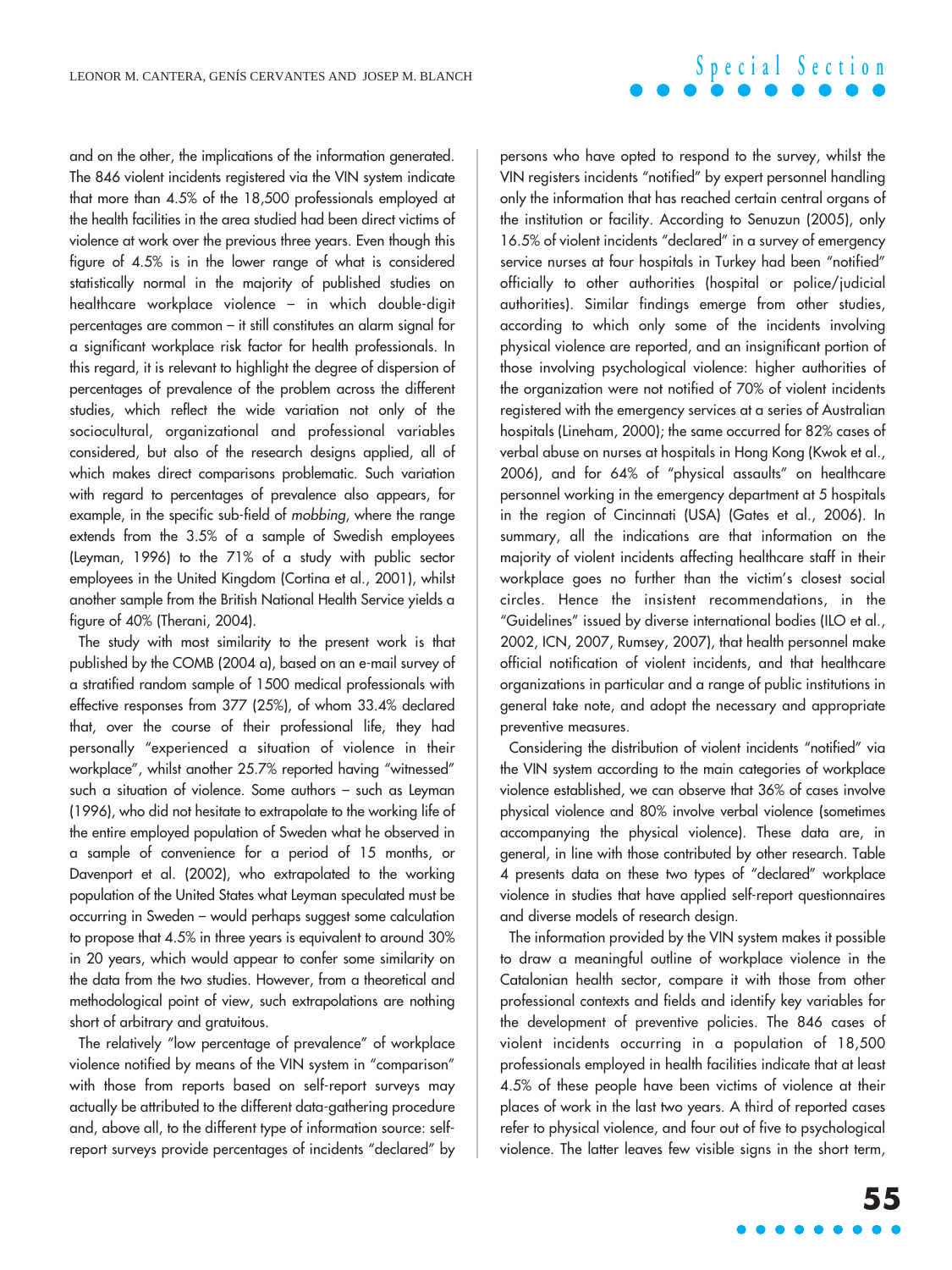| DATA ON PHYSICAL AND VERBAL VIOLENCE ACCORDING TO SELF-REPORT SURVEYS |                                              |                       |                     |  |  |
|-----------------------------------------------------------------------|----------------------------------------------|-----------------------|---------------------|--|--|
| Source                                                                | Personnel studied                            | Physical violence (%) | Verbal violence (%) |  |  |
| Al-Sahlawi, 1999                                                      | Doctors (Emergency and Traumatology). Kuwait | 35                    | 86                  |  |  |
| May, 2002                                                             | Nurses (Hospital Acute Unit). Florida        | 74                    | 88                  |  |  |
| Winstanley & Whittington, 2004                                        | Hospital health professionals. UK            | 27                    | 68                  |  |  |
| COMB 2004 a                                                           | Medical personnel. Barcelona                 | 28                    | 70                  |  |  |
| Ayrancy, 2005                                                         | Emergency healthcare personnel. Turkey       | 8.5                   | 69.5                |  |  |
| Carmi, 2005                                                           | Medical personnel. Israel                    | 9                     | 56                  |  |  |
| Jackson, Hasley, 2005                                                 | Healthcare personnel. Jamaica                | 7.7                   | 38.6                |  |  |
| Kowalenko et al., 2005                                                | Emergency doctors. Michigan                  | 28.1                  | 74.9                |  |  |
| Magin et al., 2005                                                    | GPs. Australia                               | 12                    | 42.1                |  |  |
| Senuzum, 2005                                                         | Nurses (Emergency). Turkey                   | 19                    | 98                  |  |  |
| Kwok, 2006                                                            | Nurses. Hong Kong                            | 18                    | 73                  |  |  |

### **TABLE 4**

but can have substantial undesirable consequences in the medium and long term, so that it is becoming more and more theoretically and socially relevant as an emerging problem in relation to quality of working life (Parent-Thirion et al., 2007, WHO, 2007). More than providing simply a catalogue of past and closed incidents, research in this field offers a map of processes which need to be followed up with regard to their medium- and long-term impact on victims and on the work teams of which they form part, and which demand an assessment of the potentially negative effects on victims' professional motivation, attitudes and values, on their workrelated ethic and behaviour, and on their commitment to their job, to their organization and to the people they attend.

Some of the "reasons" identified as triggers of violent behaviour in this context refer to organizational phenomena and processes (information, attention, waiting time, treatment (manner), etc.) that are always open to some kind of improvement. Such improvement, where implemented, may in turn constitute an excellent form of prevention, on removing some of the recurring situations that can lead to aggression against healthcare professionals. Another shortcoming of the health system exposed by the VIN is the lack of preparedness and training among healthcare personnel for dealing with potentially conflictive situations that involve some risk of the occurrence of violent incidents. Such factors might lead one to consider that, in some contexts and situations, both patients and professionals may be victims of organizational deficiencies that could clearly be remedied.

In conclusion, the VIN system is a useful and effective resource for epidemiological research. The data obtained via its application confirm the quantitative and qualitative importance of workplace violence in the Catalonian health sector and can contribute to the design of relevant preventive policies.

### **REFERENCES**

- Agerwold, M. (2007). Bullying at Work: A discussion of definitions and prevalence, based on an empirical study. Scandinavian Journal of Psychology, 48 (2), 161-172.
- Al-Sahlawi, K.S., Zahid, M.A., Shahid, A.A., Hatim, M. & Al-Bader, M. (1999). Violence against doctors: 1. A study of violence against doctors in accident and emergency departments. Journal of Emergency Medicine, 6, 301-304.
- AMA [1995]. Violence in the medical workplace: prevention strategies. Chicago, IL: American Medical Association.
- ANA (American Nurses Association). (2002). Preventing workplace violence. Washington DC: ANA. Consulted April 2007 at http://www.nursingworld.org/osh/violence.pdf
- Ayranci, U. (2005). Violence toward health care workers in emergency departments in west Turkey. European Journal of Emergency Medicine 28 (3), 361-365.
- Benveniste, K. A., Hibbert, P. D. & Runciman, W. B. (2005). Violence in health care: The contribution of the Australian Patient Safety Foundation to incident monitoring and analysis. Medical Journal Australia, 183(7), 348-351.
- Carmi-Iluz, T., Peleg, R., Freud, T. & Shvartzman, P. (2005). Verbal and physical violence towards hospital- and community-based physicians in the Negev: an observational study. BMC Health Services Research, 15, 50-54.
- Chappell, D. & Di Martino, V. (2000). Violence at Work. Geneva: International Labour Office. (2ª Ed.).
- Cortina, L.M., Magley, V.J., Hunter Williams, J. & Langhout, R.D. (2001). Incivility in the workplace: Incidence and impact. Journal of Occupational Health Psychology, 6, 64- 80.
- COMB (2004 a). La violència en el lloc de treball. L' experiencia dels metges de Barcelona. Barcelona: Col.legi Oficial de Metges de Barcelona.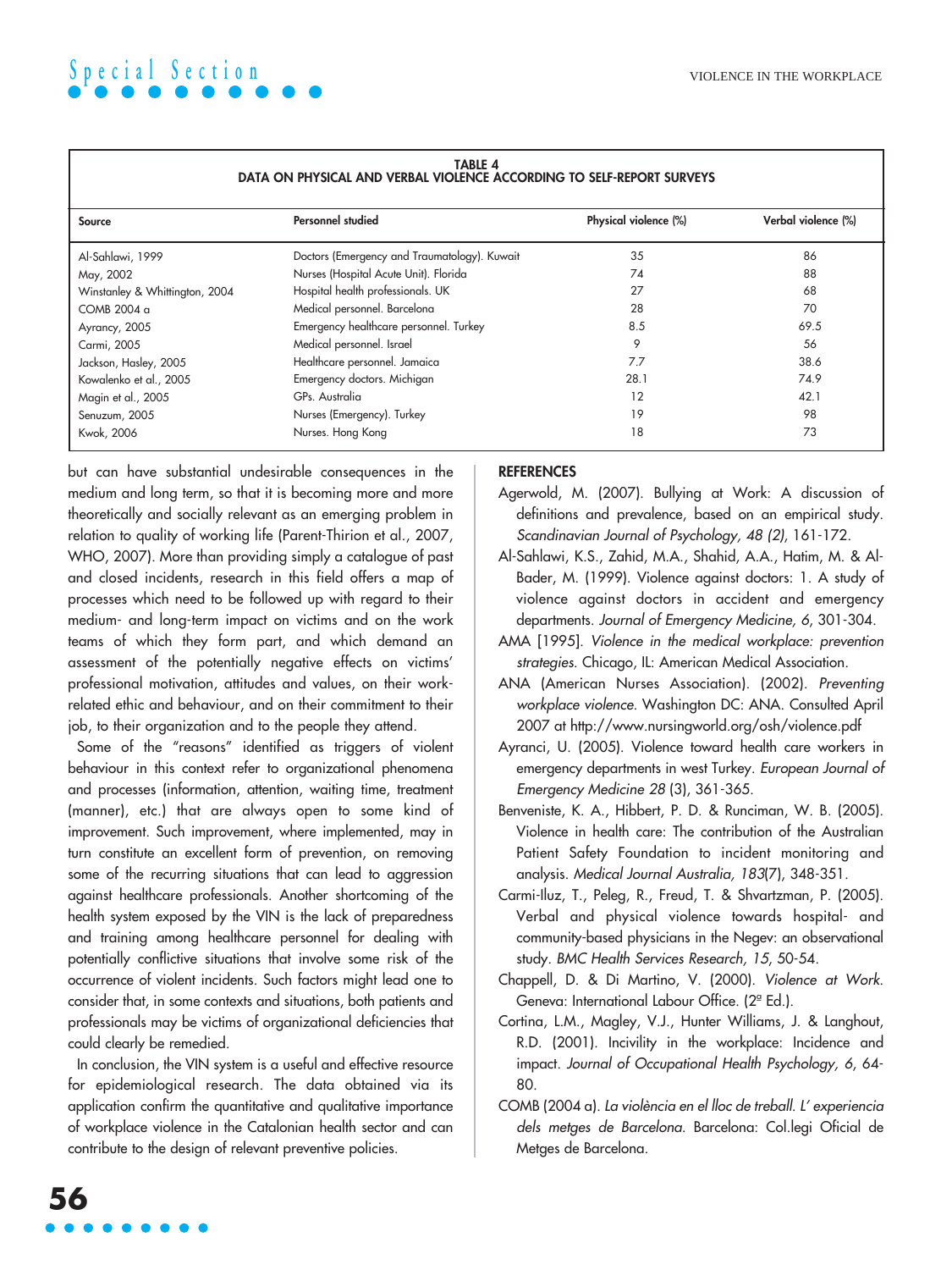- COMB (2004 b). Quaderns de la bona praxi. Guia per prevenir i gestionar la violència en el lloc de treball contra els metges. Barcelona: Col.legi Oficial de Metges de Barcelona.
- Cowie, H., Naylor, P., Rivers, I., Smith, P.K. & Pereira, B. Measuring workplace bullying. Aggression and Violent Behavior, 7, (1), 33-51.
- Coyne, I., Seigne, E. & Randall, P. (2000). Predicting workplace victim status from personality. European Journal of Work and Organisational Psychology, 9, 335-49.
- Coyne, I., Smith-Lee Chong, P., Seigne, E. & Randall, P. (2003). Self and peer nominations of bullying: An analysis of incident rates, individual differences, and perceptions of the working environment. European Journal of Work and Organizational Psychology, 12 (3), 209-228.
- Davenport, N., Schwartz, R.D. & Elliot, G.P. (2002). Mobbing. Emotional abuse in the American workplace. Ames, Io: Civil Society Pub.
- Di Martino, V. (2003). Workplace violence in the health sector. Relationship between work stress and workplace violence in the health sector. Geneva: ILO/ICN/WHO/PSI Joint Programme on Workplace Violence in the Health Sector.
- Di Martino, V. (2002 a). Workplace Violence in the Health Sector - Country Case Studies. Synthesis Report; Geneva: ILO/ICN/WHO/PSI Joint Programme on Workplace Violence in the Health Sector.
- Di Martino, V. (2002 b). Framework Guidelines on Workplace Violence in the Health Sector. Geneva: ILO/ICN/WHO/PSI Joint Programme on Workplace Violence in the Health Sector.
- Di Martino, V., Hoel, H. & Cooper, C. L. (2003). Preventing violence and harassment in the workplace. Dublin: European Foundation for the Improvement of Living and Working Conditions./Luxembourg: Office for Official Publications of the European Communities.
- Donaldson, S.I. & Grant-Vallone, E.J. (2002) Understanding Self-Report Bias in Organizational Behavior Research. Journal of Business and Psychology, 17 (2), 245-260.
- Einarsen, E., Hoel, H., Zapf, D. & Cooper, C.L. (Eds.) (2003). Bullying and emotional abuse in the workplace. International perspectives in research and practice. London/New York: Taylor & Francis.
- Farrell, G.A., Bobrowski, C. & Bobrowski, P. (2006). Scoping workplace aggression in nursing: findings from an Australian study. Journal of Advanced Nursing, 55 (6), 778–787.
- Ferns, T. (2006). Violence and aggression in the emergency department: Factors impinging on nursing research. Accident and Emergency Nursing, 14 (1), 49-55.
- Gates, D., Ross, C. & McQueen, L. (2006) Violence against emergency department workers. Journal of Emergency Medicine, 31 (3) 331-337.
- Gerberich, S.G., Church, T.R., McGovern, P.M., Hansen, H.E., Nachreiner, N.M., Geisser, M.S., Ryan, A.D., Mongin, S.J. & Watt, G.D. (2004). An epidemiological study of the magnitude and consequences of work related violence: the Minnesota Nurses' Study. Occupational and Environmental Medicine, 61, 495-503.
- ICN (International Council of Nurses) (2007). Guidelines for addressing violence in the workplace. Geneva: ICN.
- ILO/ICN/WHO/PSI (2002). Framework Guidelines for Addressing Workplace Violence in the Health Sector. Geneva: International Labour Organization/International Council of Nurses/World Health Organization/Public Services International. Joint programme on workplace violence in the health sector.
- Jackson, M. & Ashley, D. (2005). Physical and psychological violence in Jamaica's health sector. Revista Panamericana de Salud Publica, 18(2), 114-21.
- Kowalenko, T., Walters, B.L., Khare, R.K., Compton, S. (2005). Michigan College of Emergency Physicians Workplace Violence Task Force. Workplace violence: a survey of emergency physicians in the state of Michigan. Annals of Emergency Medicine, 46 (2), 142-147.
- Krug, E. et al. (Eds.) (2002). World Report on Violence and Health. Geneva: World Health Organization.
- Kwok, R.P., Law, Y.K., Li, K.E., Ng, Y.C., Cheung, M.H., Fung, V.K., Kwok, K.T., Tong, J.M., Yen, P.F. & Leung, W.C. (2006) Prevalence of workplace violence against nurses in Hong Kong. Hong Kong Medical Journal, 12, 6-9.
- Leyman, H. (1996). The content and development of Mobbing at work. European Journal of Work and Organizational Psychology, 5 (2) 165-184.
- Lyneham, J. (2000). Violence in New South Wales Emergency Departments. Australian Journal of Advanced Nursing, 18 (2), 8-17.
- Magin, P.J., Adams, J., Sibbritt, D.W, Joy, E. & Ireland, M.C. (2005). Experiences of occupational violence in Australian urban general practice: a cross-sectional study of GPs. Medical Journal of Australia, 183 (7), 352-356.
- Maguire, J. & Ryan, D. (2007). Aggression and violence in mental health services: Categorizing the experiences of Irish nurses. Journal of Psychiatric and Mental Health Nursing, 14, 120-127.
- May, D.D. & Grubbs, L.M. (2002). The extent, nature, and precipitating factors of nurse assault among three groups of registered nurses in a regional medical center. Journal of